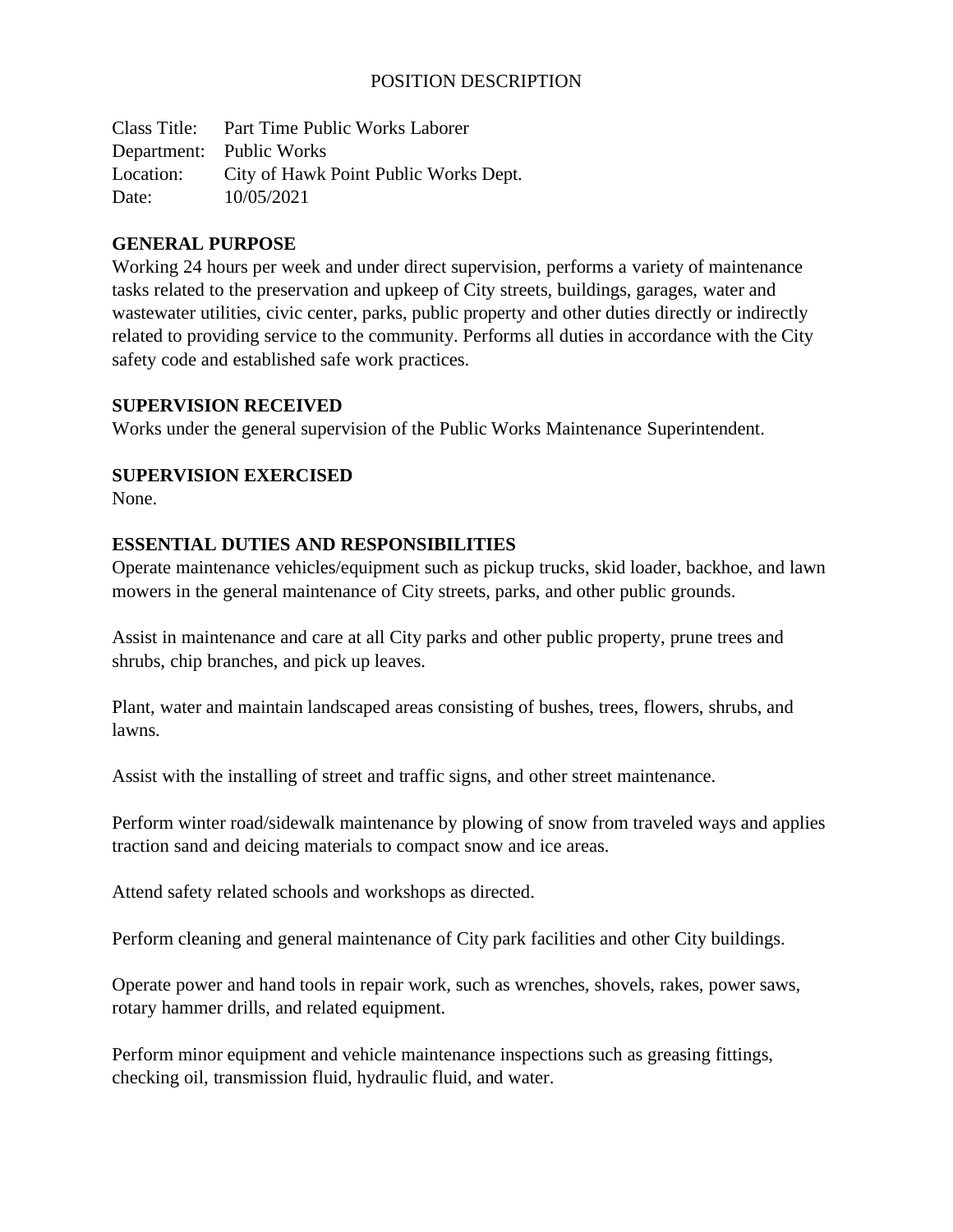Perform other related work as assigned by the Public Works Maintenance Superintendent.

# **REQUIRED KNOWLEDGE, SKILLS, ABILITIES**

- Must be 18 years of age.
- Valid Missouri State Driver License.
- To perform this job successfully, the person in this position must be able to perform each essential duty satisfactorily.
- Ability to use and operate construction equipment such as pick-up trucks, skid loaders, backhoes, mowing machines, and other maintenance equipment.
- Ability to communicate accurately and effectively with other City employees and the general public.
- Ability to perform manual labor duties for extended periods of time, often under adverse weather conditions.
- Ability to lift and maneuver objects up to 75 pounds.
- Knowledge of safe work practices.
- Ability to work independently in absence of supervision.

# **EDUCATION AND EXPERIENCE GUIDELINES**

*Any combination of education and experience that would likely provide the required knowledge and abilities is qualifying. A typical way to obtain the knowledge and abilities would be:*

Completion of a standard high school program (basic math, reading, etc.) or equivalent.

#### **PHYSICAL DEMANDS AND WORKING ENVIRONMENT**

*The conditions herein are representative of those that must be met by an employee to successfully perform the essential functions of this job. Reasonable accommodations may be made to enable individuals with disabilities to perform the essential job functions.* **Environment:** Exposure to extremes of temperatures, other outdoor conditions and noxious fumes and odors when maintaining City equipment or property and performing other required activities.

Exposure to moderate hazards when operating heavy equipment or using power tools.

Works with oil, gasoline, diesel fuel, herbicides, paint, traffic control signs, trash, weeds, tree limbs, dirt, rock, sand and gravel.

**Physical:** While performing the duties of this job, the employee is frequently required to walk; use hands and fingers to handle or feel objects, tools or controls; climb or balance; stoop, kneel, crouch, or crawl; and talk and hear. The employee is occasionally required to stand, sit, and reach with hands and arms.